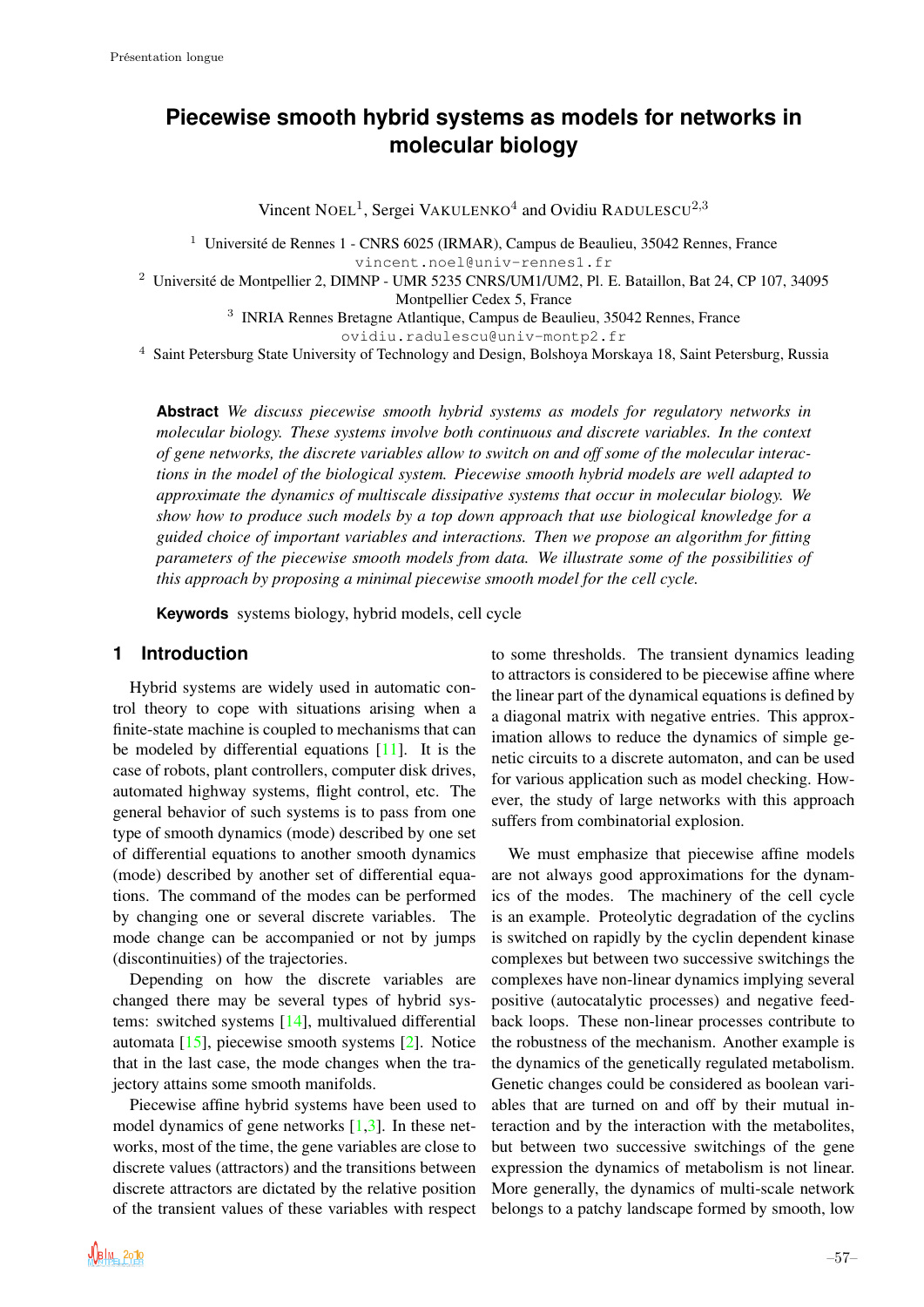dimensional, but curved manifolds, connected by discontinuous transitions. The patches represent low dimensional local invariant manifolds, typical for multiscale dissipative systems, and the transitions correspond to bifurcations of these manifolds [7,6]. Piecewise smooth systems can provide more realistic and more robust models describing these situations.

The idea of piecewise smooth patchy landscape arises naturally from the model reduction theory. The dynamics of a multiscale, but nonlinear large model, can be reduced to the one of a dominant subsystem [12,9,8]. In dynamical systems with separation of timescales the dominant subsystem depends on the relative contributions of different variables to the timescales and on the comparison between timescales. Both the contributions of different variables to the timescales of the dynamics and the comparison among timescales (which timescale is slower which one is quicker) can change along a trajectory of the system. Considering that the set of dominant subsystems is finite, the changes are necessarily discrete. Thus, although one may try and sometimes succeed to find a global reduced model, the general picture in the case of multiscale non-linear dissipative systems is a sequence of several approximations (modes) valid locally. The modes integrate the degrees of freedom of the system that are active for a certain time interval [12,9,8].

The problem of how the modes can be rigorously approximated for a given multiscale nonlinear model will be approached elsewhere. In this paper we propose a heuristic to construct appropriate modes and adequate piecewise smooth models by using a top-down approach. Then, we show how the parameters of the hybrid model can be fitted from data or from trajectories produced by existing smooth, but more complex models.

### **2 Hybrid models**

We consider the so-called hybrid dynamical systems (HDS) consisting of two components: a continuous part, u, defined by

$$
\frac{du_i}{dt} = f_i(u(t), s(t)), \quad t > 0,
$$
\n(2.1)

where  $u = (u_1, u_2, ..., u_n) \in \mathbb{R}^n$ , and a discrete part  $s(t) \in S$ , where S is a finite set of states. For molecular networks, the continuous variables are protein concentrations and the discrete states may be gene activities described by boolean variables  $s =$  $(s_1(t), s_2(t), ..., s_m(t))$ , where  $s_i \in \{0, 1\}$  (such boolean gene models are popular, see [4,10] among many others).

There are several possible ways to define the evolution of the s variables. Rather generally, this can be done by a time continuous Markov chain with transition probabilities  $p(s, s', u)$  from the state s to the state  $s'$  (per unit time) depending on current state  $u(t)$ . However, in gene networks, transition probabilities dependence on  $u$  is not smooth. For instance, the probability for  $s$  to jump is close to one if u goes above some threshold value, and close to zero if  $u$  is smaller than the threshold. We can, in certain cases, neglect the transition time with respect to the time needed for  $u$  variables to change. Assuming that some of the discrete variables contribute to production of  $u$  and that other contribute to the degradation of u we obtain a general model of hybrid piece-wise smooth dynamical system :

$$
\frac{du_i}{dt} = \sum_{k=1}^{N} s_k P_{ik}(u) + P_i^0(u) \n- \sum_{l=1}^{M} \tilde{s}_l Q_{il}(u) - Q_i^0(u), \ns_j = H(\sum_{k=1}^{n} w_{jk} u_k - h_j), \n\tilde{s}_l = H(\sum_{k=1}^{n} \tilde{w}_{lk} u_k - \tilde{h}_l)
$$
\n(2.2)

where H is the unit step function  $H(y) = 1, y \ge 0$ , and  $H(y) = 0, y < 0, P_{ik}, P_i^0, Q_{il}, Q_i^0$  are positive, smooth functions of  $u_i$  representing production, basal production, consumption, and basal consumption, respectively. Here  $w, \tilde{w}$  are matrices describing the interactions between the u variables,  $i = 1, 2, ..., n$ ,  $j = 1, 2, ..., N, l = 1, ..., M$  and h, h are thresholds.

The class of models (2.2) is still too general. We shall restrict ourselves to a subclass of piecewise smooth systems where smooth production and degradation terms will be assumed multivariate monomials in  $u$ , plus some basal terms:

$$
P_{ik}(\mathbf{u}) = a_{ik} u_1^{\alpha_1^{ik}} \dots u_n^{\alpha_n^{ik}},
$$
  
\n
$$
P_i^0(\mathbf{u}) = a_i^0
$$
  
\n
$$
Q_{il}(\mathbf{u}) = \tilde{a}_{il} u_1^{\tilde{\alpha}_1^{il}} \dots u_n^{\tilde{\alpha}_n^{il}}
$$
  
\n
$$
Q_i^0(\mathbf{u}) = \tilde{a}_i^0 u_i
$$
\n(2.3)

which will be chosen according to a heuristic presented in the next section.

These models have several advantages with respect to standard models in molecular biology and neuroscience based on differential equations. They allow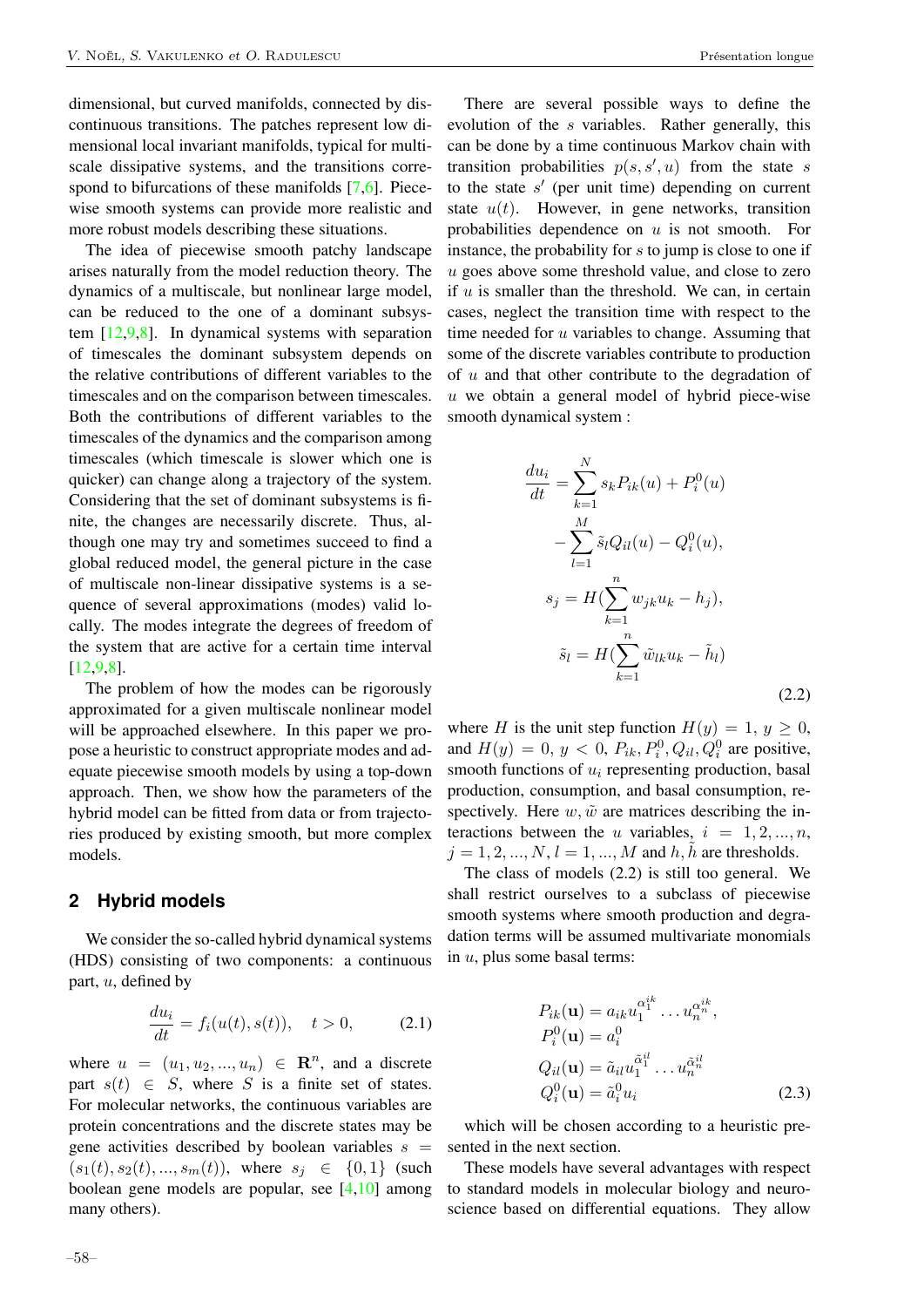us to simulate, in a fairly simple manner, discontinuous transitions occurring in such systems (see a typical graph describing time evolution of protein concentration within cellular cell cycle, Fig. 4.1). The discontinuous transitions result either from fast processes or from strongly non-linear (thresholding) phenomena. This class of models is also scalable in the sense that more and more details can be introduced at relatively low cost, by increasing the number of discrete variables and the size of the interaction matrices.

The definition of the modes slightly extends the one of S-systems, introduced by Savageau [13]. Our choice was motivated by the fact that S-systems proved their utility as models for metabolic networks whose dynamics we want to encompass by considering the modes. The introduction of basal terms avoids spurious long living states when some products have zero concentrations.

The monomial rates can be fully justified for linear networks of biochemical reactions with totally separated constants. The same is true for nonlinear mechanisms resulting from mass action law for instance. In general simplified rates of complex mechanisms can be rational functions of the concentrations. However, when concentrations are very large or very small the monomial power laws are recovered. For a multiscale system changing regime (for instance a Michaelis Menten reaction switching from a saturated enzyme regime to a small concentration substrate regime) one can use the discrete variables to illustrate the change.

In the next section we illustrate the possibilities of this model and show that (2.2) can simulate the mitotic oscillations of the cell cycle.

## **3 Heuristic for choosing the discrete variables and the multivariate monomial terms**

The interactions between the molecular variables of the model can occur at several levels:

i) The discrete interactions.

Discrete interactions manifest themselves punctually as a consequence of thresholding of rapid phenomena. They contribute to changing the discrete variables  $s_j$ ,  $\tilde{s}_j$ .

One protein can contribute to switching on or off the discrete variables commanding the production or the degradation of another protein. The action of  $u_i$  on  $u_j$  is positive (an activation) if  $w_{ji} > 0$ (contribute to turn on production) or if  $\tilde{w}_{ji} < 0$ (contribute to turn off degradation). Conversely the action of  $u_i$  on  $u_j$  is negative if  $w_{ji} < 0$  or if  $\tilde{w}_{ji} > 0$ .

#### ii The continuous interactions.

The continuous interactions guide the dynamics of the modes. During the mode dynamics the variables  $s_j$ ,  $\tilde{s}_j$  are fixed. The continuous variable  $u_i$ activates  $u_j$  if either  $\alpha_j^{ik} > 0$  or  $\tilde{\alpha}_j^{il} < 0$ , for some k, l. Conversely,  $u_i$  inactivates  $u_j$  if either  $\alpha_j^{ik} < 0$ or  $\tilde{\alpha}_j^{il} > 0$ , for some k, l.

In the following we provide a heuristic allowing to produce hybrid models.

In order to define a hybrid model we need a hybrid interaction scheme. This consists in saying, for each given species, whether its production/degradation can be switched on and off and by which species, also which species modulate the production/degradation of a given species in a smooth way. The representation of the hybrid interaction scheme can be given as a regulated reaction graph.

A regulated reaction graph is a quadruple  $(V, R, E, E_r)$ . The triplet  $(V, R, E)$ , where  $E \subset V \times R \cup R \times V$ , defines a reaction bipartite graph, ie  $(x, y) \in E$  iff  $x \in V, y \in R$  and x is a substrate of R, or  $x \in R$ ,  $y \in V$  and y is a product of x.  $E_r \subset V \times R$  is the set that defines regulations, for instance  $(x, z) \in E_r$  if  $x \in V$  regulates  $z \in R$ .

Consistently with the choice  $(2.2),(2.3)$  for piecewise-smooth systems the stoichiometry of the reaction graph  $(V, R, E)$  is mono-molecular, any reaction has at most one substrate and at most one product (generalizations are possible, but will not be discussed here).

Some of the regulations in  $E_r$  are discrete and some are continuous and we can define the partition  $E_r =$  $E_r^d \cup E_r^c$ . Similarly, there is a partition of the reactions  $R = R^c \cup R^s$ . A reaction y belongs to the switched reactions  $y \in R^s$  if  $(x, y) \in E_r^d$ , for some  $x \in V$ .

The role of the regulators (continuous if they modulate the reaction rate, discrete if they contribute to switching it on and off) should be indicated on the graph together with the signs of the regulations.

Given a reaction, we identify its substrate and the regulators. The non-basal term in the reaction rate is a product of the concentrations of the substrates, concentrations of activators, divided by the concentrations of inhibitors. The basal term is constant if there is no substrate, or proportional to the concentration of the substrate (for instance in consumption reactions).

Assuming that there are *n* species  $u \in \mathbb{R}^n$  and that the reactions have stoichiometric vectors  $\nu_i$ ,  $1 \leq$  $j \leq m$ , one obtains the following piecewise-smooth model: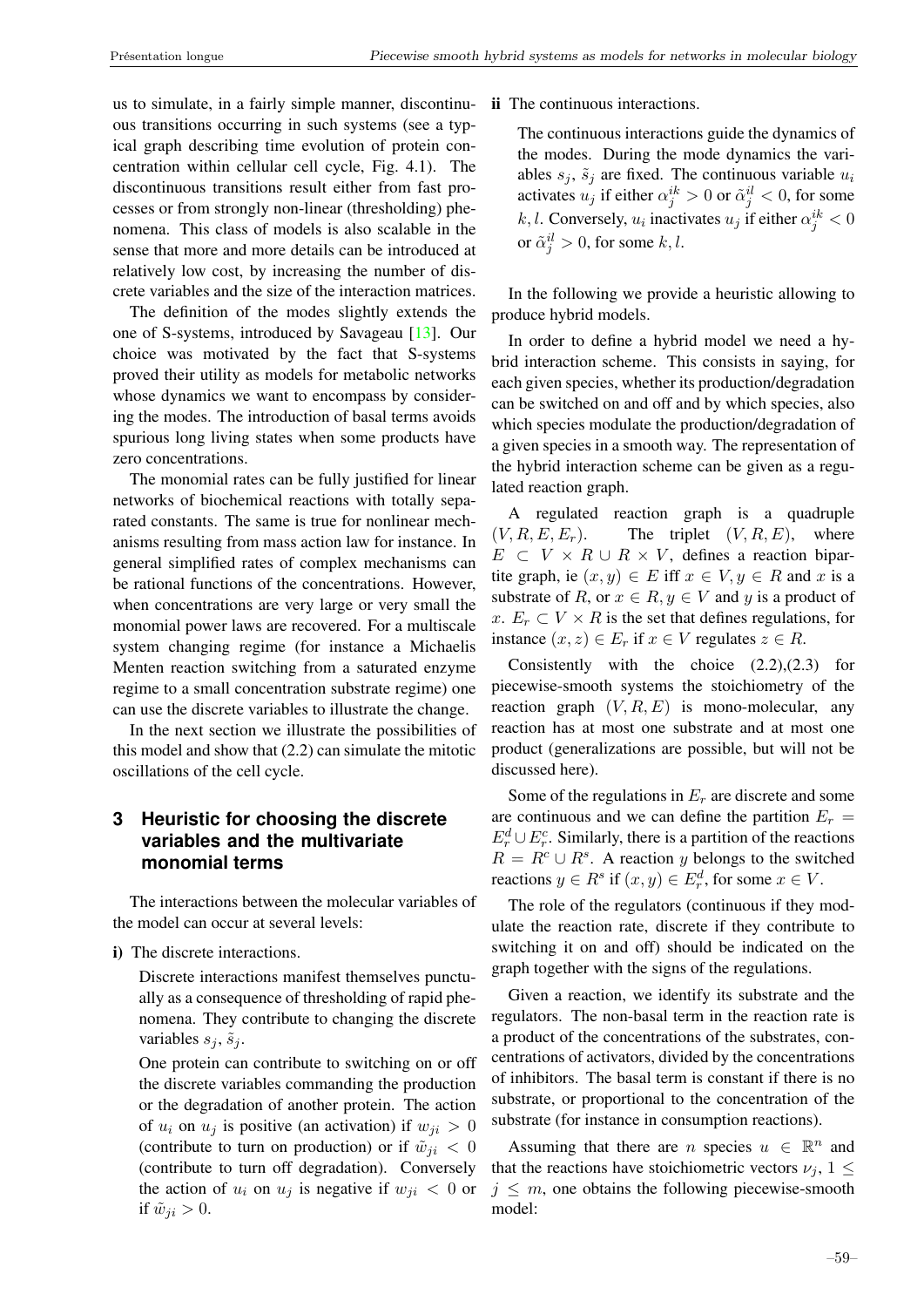$$
\frac{d\mathbf{u}}{dt} = \sum_{j \in R^c} \nu_j R_j(\mathbf{u}) + \sum_{k \in R^d} \nu_k(R_k(\mathbf{u})\sigma_k(\mathbf{u}) + R_k^0(\mathbf{u}))
$$
\n(3.1)

where  $\sigma_k(\mathbf{u}) = H(\sum_{(i,j)\in E^r} w_{kj}u_j - h_k)$ . The relation between  $\sigma_k$  and  $s_i$ ,  $\tilde{s}_j$  from Eq.2.2 is straightforward.

The reaction rates have the forms given by  $(2.3)$ . The monomial exponents  $\alpha_{ij}$ ,  $\tilde{\alpha}_j^i$  and the final rates can be obtain from the following heuristic rules:

- i) If a reaction j is activated then  $\alpha_j^i = 1$  for all activators and  $\alpha_j^i = -1$  for all inhibitors i in the absence of cooperativity. Cooperativity may be taken into account by considering  $|\alpha_j^i| > 1$ .
- ii) Basal rates are constant for reactions without substrates and proportional to the concentration of the substrate otherwise.
- iii) If activated reactions are present with intermittence, their non-basal rates are multiplied by discrete variables  $s_i$ .

As an example let us consider the minimal model proposed by Goldbeter for mitotic oscillations of the cell cycle [5]. Basically, this consists of three variables  $C$  (cyclin),  $M$  (cyclin dependent kinase complex) and X (proteolytic enzyme, most probably a polo-like kinase). The production of  $M$  is activated by  $C$  (also by  $M$  which is auto-catalytic), the production of  $X$  is activated by  $M$  and the degradation of  $C$  is activated by  $X$ . The hybrid interaction scheme contains six reactions. We decided that the degradation of the cyclin C acts discretely (on/off mechanism) and that all the other reactions are always present in the model (their rates are smoothly regulated). Then the hybrid model is the following:

$$
\frac{dC}{dt} = k_1 - \tilde{k}_1 CH(X - \tilde{h}_1) - \tilde{k}_1^0 C
$$
\n
$$
\frac{dM}{dt} = (k_2 MC + k_1^0) - \tilde{k}_2^0 M
$$
\n
$$
\frac{dX}{dt} = (k_3 M + k_2^0) - \tilde{k}_3^0 X
$$
\n(3.2)

where  $H$  is the Heaviside unit step function.

#### **4 Reverse engineering of hybrid models**

We would like to develop a method allowing to find the parameters of a model from the class introduced above that best describes the observed trajectories of a biological system. These trajectories can come from

experiments or can be produced by non-hybrid models. In both situations we obtain a model whose parameters can be easily interpreted in biological terms. The hybrid model can be further analyzed or used to model more complex situations.



**Fig. 4.1**. (Middle) Regulated reaction graph for the minimal cell cycle model. Continuous arrows represent reactions, dotted arrows represent regulations. (s) regulations smoothly modulate the rates. (d) regulations discretely turn on and off the reaction rates. (Left) Trajectories of the nonhybrid model by Golbeter [5]. (Right) Trajectories of the hybrid model.

In the following we present a reverse engineering algorithm that works well for systems with sharp transitions.

*Data. n* trajectories (time series)  $u_1(t),...,u_n(t)$ given at time moments  $t_0, t_1, \ldots, t_N$ . A regulated reaction graph (the smooth/discrete partition of the regulations can be unspecified).

*Output*. A model of the type (2.2),(2.3) with values of the parameters that fit well the data.

The algorithm has several steps.

I. Splitting of the trajectory into smooth parts.

We look for K time intervals  $I_1, I_2, ..., I_K$ . The dynamics on each of the intervals is smooth, it is given by  $(2.2)$  with the s variables fixed. Mode transitions (change of the variables) occur at the borders of these intervals. We denote the switching times as  $\tau_1, \ldots \tau_K$ .

Finding  $\tau_k$  is a problem of singularity detection. This could be done by various methods, for example by wavelet analysis. We have chosen as criterium the value of the second derivative of  $u_i$ . For piecewise smooth systems, the derivatives of the trajectories are discontinuous at the switching times  $\tau_k$ . The second derivative has delta-Dirac components located at  $\tau_k$ , which will show up as peaks in the numerically estimated second derivatives.

II. Identification of the mode transitions.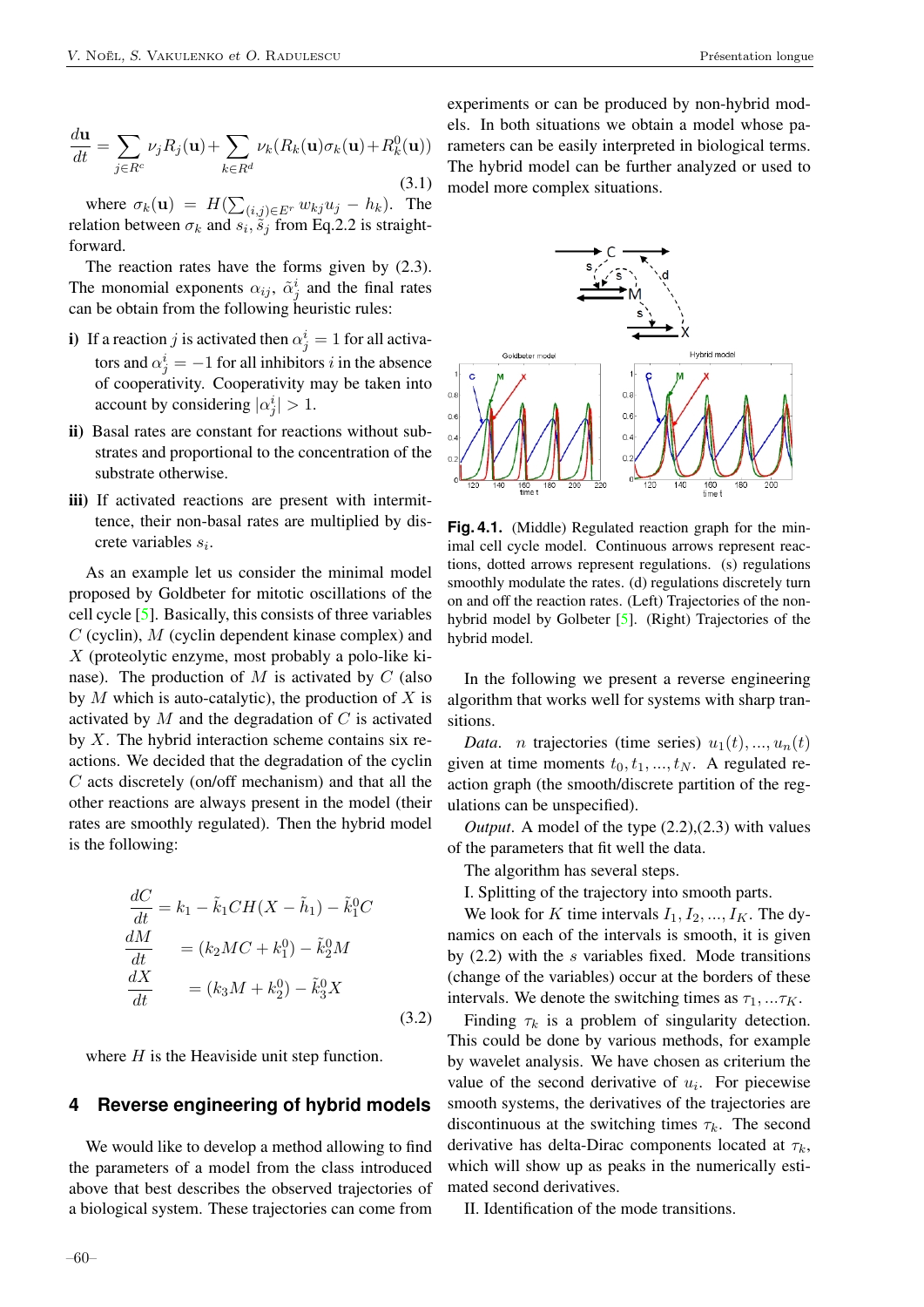Given a switching time  $\tau_k$  the mode transition is defined by the set of values values  $\sigma_i$  indicating reactions to be turned on or off at  $\tau_k$ . The presence of a discontinuity is indicated by a peak in the second derivative of one or several species  $u_i$ . Without knowing which reaction in the regulated reaction graph has discrete behavior, there are several possible choices for such reactions. Each one of this choices could lead to a different hybrid model corresponding to a different characterization of the interactions as discrete and continuous. This step is supervised and could take into account biologist's intuition.

The discontinuities of the trajectories give the transitions but not the first mode. This choice is also supervised and takes into account periodicity constraints. From the first mode and from the transitions, all the modes (values of  $\sigma_i$  on the intervals  $I_k$ ) are straightforwardly obtained.

III. Determining the mode internal parameters.

The mode internal parameters are obtained by simulating annealing. Let  $u_i^{modes}(t)$  be the continuous hybrid trajectories obtained by integrating the modes between the calculated transition times. The simulated annealing algorithm minimizes the following objective function:

$$
F = \sum_{i,k} C_k (u_i^{modes}(t_k) - u_i(t_k))^2
$$

 $C_k$  are positive weights that increase with time. We thus penalize large time deviations that can arise from period misfit.

IV. Determining the mode control parameters.

Let  $\sigma_m = H(\sum_{(m,j)\in E^r} w_{mj}u_j - h_j)$  be the discrete variables determined above. Let  $\sigma_k^m$  be the constant values of  $\sigma_m$  on  $T_k$ . Consider now the optimal trajectories  $u_i^{modes*}(t_i)$  obtained before.

Then, one should have

$$
\sum_{(m,j)\in E^r} w_{mj} u_j^{modes*}(t_l) - h_j)\sigma_k^m > 0, \text{ for all } t_l \in T_k
$$
\n
$$
(4.1)
$$

which is a linear programming problem for  $w_{mj}$  that can be resolved (if it has a solution) in polynomial time.

The algorithm has been applied to the minimal cell cycle model by Golbeter and the result is shown in Fig. 4.1. Of course the fit is not perfect and one should by no means expect a perfect fit. One of the reason of the differences is that the model by Goldbeter uses degradation terms that saturate and are practically constant on the descending slope of the variables  $M, X$ , while our linear degradation terms lead to exponential decrease.

#### **5 Conclusion**

The results that we present are a proof of principle that piecewise smooth hybrid models can be constructed with a simple heuristic from basic information about biochemical interactions. Using this class of hybrid models instead of piecewise-linear approximations provides, in many situations, a better balance between discrete and smooth interactions. For instance, the hybrid cell cycle model presented here has only two discrete transitions per period and it is very robust. A piecewise-linear version of the same model, would need a lot more discrete transitions per period which will reduce robustness and increase the difficulty of the inversion procedure. In the future we will apply the heuristic and the fitting algorithm to obtain a realistic model for the eucaryotic cell cycle.

#### **References**

- [1] H. De Jong, J.L. Gouzé, C. Hernandez, M. Page, T. Sari, and J. Geiselmann. Qualitative simulation of genetic regulatory networks using piecewise-linear models. *Bulletin of Mathematical Biology*, 66(2):301– 340, 2004.
- [2] A.F. Filippov and FM Arscott. *Differential equations with discontinuous righthand sides*. Springer, 1988.
- [3] J. Gebert, N. Radde, and G.W. Weber. Modeling gene regulatory networks with piecewise linear differential equations. *European Journal of Operational Research*, 181(3):1148–1165, 2007.
- [4] L. Glass and S.A. Kauffman. The logical analysis of continuous, non-linear biochemical control networks. *Journal of Theoretical Biology*, 39(1):103–129, 1973.
- [5] A. Goldbeter. A minimal cascade model for the mitotic oscillator involving cyclin and cdc2 kinase. *Proceedings of the National Academy of Sciences of the United States of America*, 88(20):9107, 1991.
- [6] A.N. Gorban and I.V. Karlin. Method of invariant manifold for chemical kinetics. *Chemical Engineering Science*, 58(21):4751–4768, 2003.
- [7] A.N. Gorban and I.V. Karlin. *Invariant manifolds for physical and chemical kinetics, Lect. Notes Phys. 660*. Springer Verlag, Berlin, Heidelberg, 2005.
- [8] AN Gorban and O. Radulescu. Dynamic and static limitation in reaction networks, revisited . In David West Guy B. Marin and Gregory S. Yablonsky, editors, *Advances in Chemical Engineering - Mathematics in Chemical Kinetics and Engineering*, volume 34 of *Advances in Chemical Engineering*, pages 103–173. Elsevier, 2008.
- [9] AN Gorban, O. Radulescu, and AY Zinovyev. Asymptotology of chemical reaction networks. *Chemical Engineering Science*, 65:2310–2324, 2010.
- [10] S.A. Kauffman. *The origins of order: Self organization and selection in evolution*. Oxford University Press, USA, 1993.